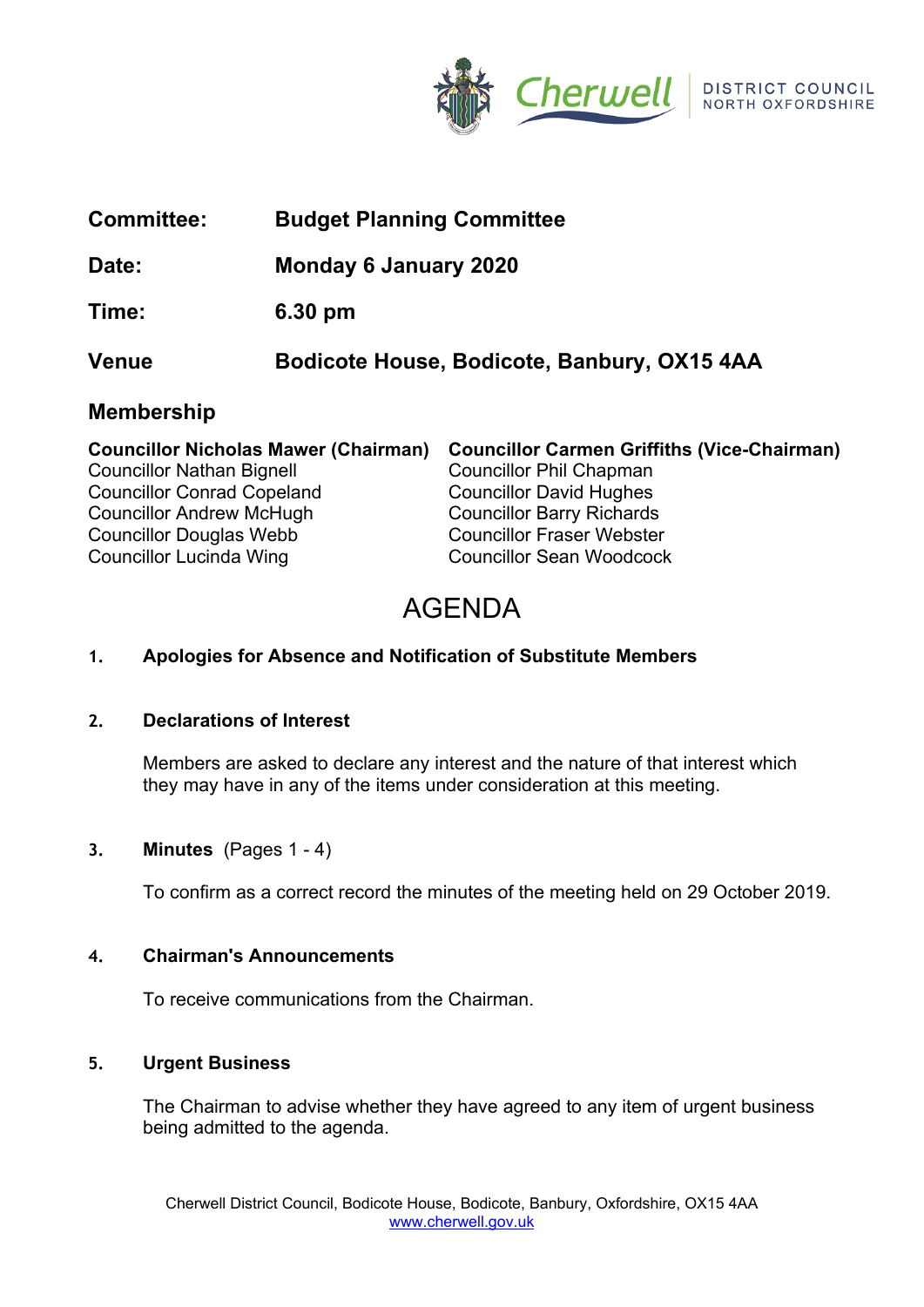# **6. Budget Setting for 2020/21 and the Medium Term Financial Strategy**

Report and Presentation of Executive Director – Finance (Interim).

\*\*\*Please note this report will be to follow\*\*\*

### **7. Review of Committee Work Plan**

To review the Committee Work Plan.

A verbal update will be given at the meeting.

# **Councillors are requested to collect any post from their pigeon hole in the Members Room at the end of the meeting.**

# **Information about this Meeting**

### **Apologies for Absence**

Apologies for absence should be notified to [democracy@cherwellandsouthnorthants.gov.uk](mailto:democracy@cherwell-dc.gov.uk) or 01295 221953 prior to the start of the meeting.

### **Declarations of Interest**

Members are asked to declare interests at item 2 on the agenda or if arriving after the start of the meeting, at the start of the relevant agenda item.

### **Local Government and Finance Act 1992 – Budget Setting, Contracts & Supplementary Estimates**

Members are reminded that any member who is two months in arrears with Council Tax must declare the fact and may speak but not vote on any decision which involves budget setting, extending or agreeing contracts or incurring expenditure not provided for in the agreed budget for a given year and could affect calculations on the level of Council Tax.

### **Evacuation Procedure**

When the continuous alarm sounds you must evacuate the building by the nearest available fire exit. Members and visitors should proceed to the car park as directed by Democratic Services staff and await further instructions.

### **Access to Meetings**

If you have any special requirements (such as a large print version of these papers or special access facilities) please contact the officer named below, giving as much notice as possible before the meeting.

# **Mobile Phones**

Please ensure that any device is switched to silent operation or switched off.